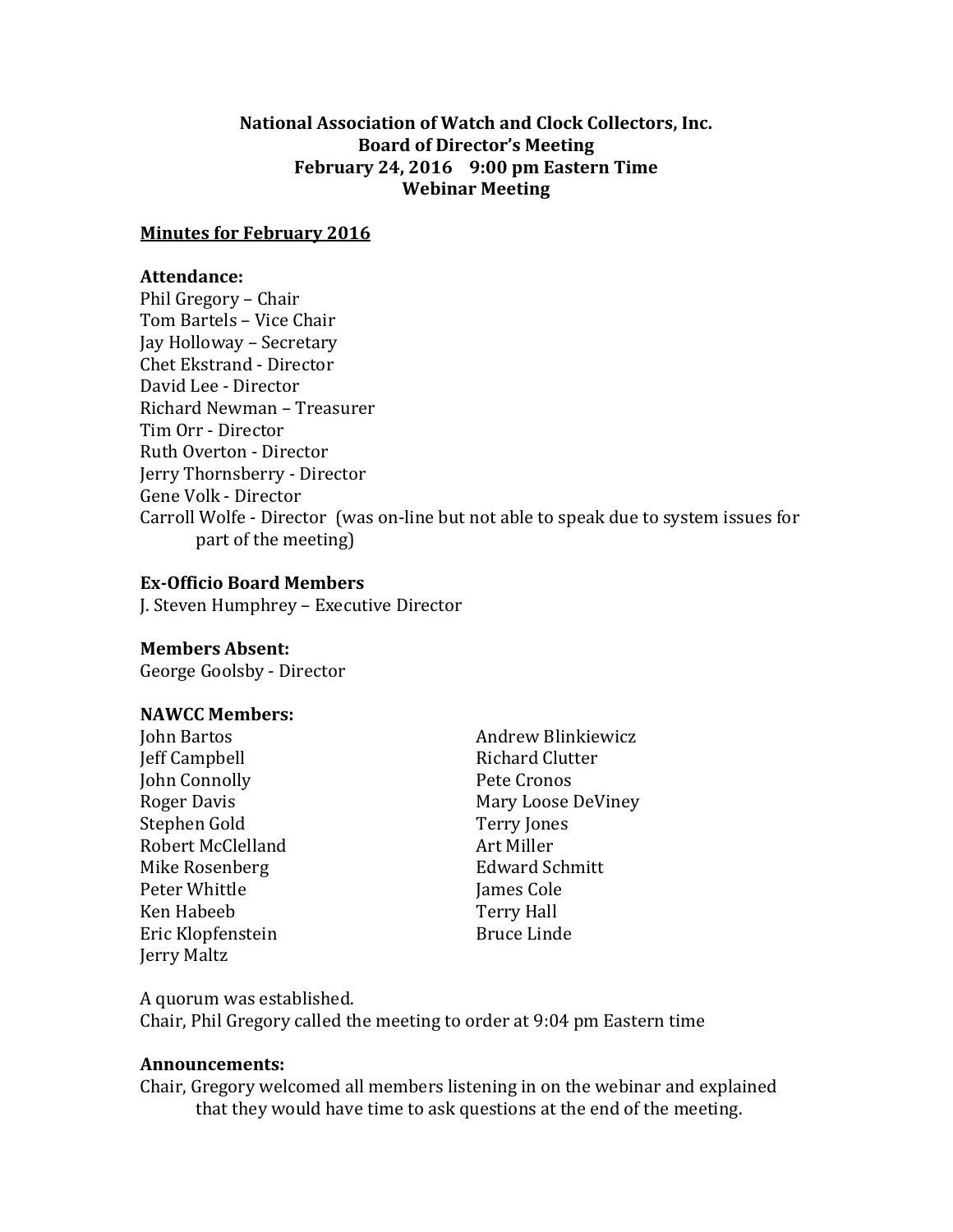All voting will be by roll call Directors wishing to speak will receive permission from the Chair

**MOTION:** Secretary Holloway - That the Board approves the agenda as presented to include all expected business. Motion by: Holloway, Second by: Bartels Yes: Bartels, Ekstrand, Gregory, Holloway, Lee, Newman, Orr, Overton, Thornsberry, Volk Nay: none Absent: Goolsby, Wolfe

Motion Passed

**MOTION:** Secretary Holloway -That the Board approves the minutes of the January 2016 meeting. Motion by: Holloway, Second by: Overton Yes: Bartels, Ekstrand, Gregory, Holloway, Lee, Newman, Orr, Overton, Thornsberry, Volk Nay: none Absent: Goolsby, Wolfe Motion Passed

**Motion:** Move that the Executive Director and the Controller have the Board of Director's approval to open bank accounts for the 2016 Symposium at Winterthur and the 2017 National Convention in Arlington TX to assist the Treasurer of each respective event to manage associated deposits and payments. Motion by: Holloway, Second by: Lee

Yes: Bartels, Ekstrand, Gregory, Holloway, Lee, Newman, Orr, Overton, Thornsberry, Volk

Nay: none Absent: Goolsby, Wolfe Motion Passed

**Motion:** Move to amend symposium fund in Standing Rules Article X Section 6(I) to read as follows:

# **(l) The Symposium Fund**

The Board herewith establishes the Symposium Fund to operate for the benefit of the Ward Francillon Time Symposium and other Symposia as may be approved from time to time. All expenditures from the Symposium Fund will be used solely to enhance, improve, or create any program or activity of the Ward Francillon Time Symposium and/or other Symposia in support of the purposes of the NAWCC.

The purposes of the Symposium Fund shall be:

To provide for initial funding of each Symposium event as needed based on its approved budget;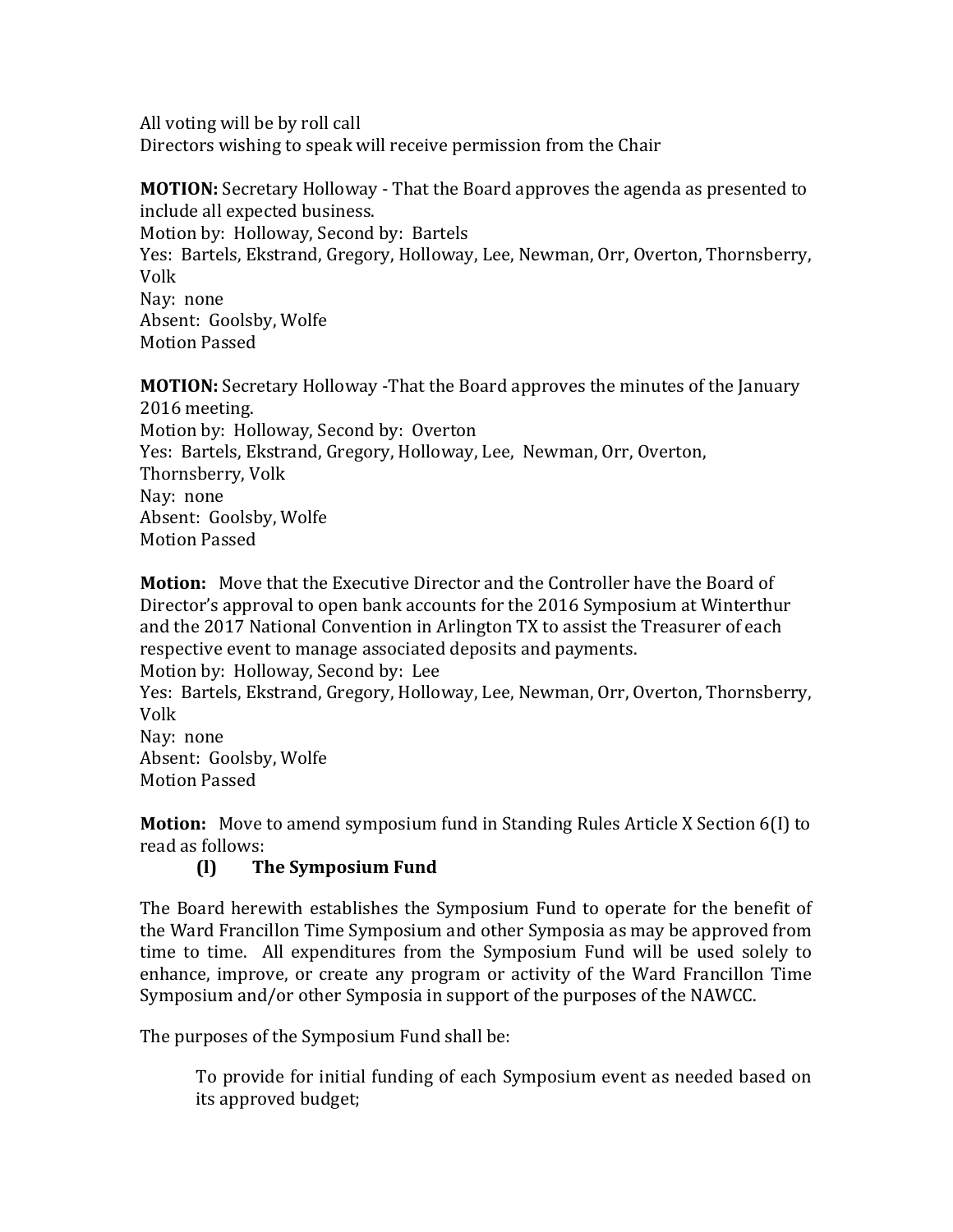To provide for other funding in support of Symposium events as may be necessary and justified based on proposals from the NAWCC Symposium Committee and approved by the Board of Directors;

To receive income generated from each Symposium event;

To receive donations (except endowment donations) as further specified as follows:

Donations of cash, cash equivalents, or items intended to be converted into cash designated by the donor to support the Ward Francillon Time Symposium and/or other Symposia will be deposited into the Symposium Fund except for endowment donations designated to support Symposia, which shall be deposited in the Symposium Endowment Fund. Earnings from the Symposium Endowment Fund shall be transferred to the Symposium Fund as and when available, but no less often than annually. The amounts referred to herein are "Donated Funds."

All Symposium costs shall first be paid out of Donated Funds, if any, in the Symposium Fund. This is subject to any restrictions or conditions placed upon the Donated Funds by the applicable donor(s). All available earnings on such donations as well as earnings from the Symposium Endowment Fund are to be included in this calculation. To the extent there are available Donated Funds in excess of such need, they shall be retained in the Symposium Fund for future use.

Monies in the Symposium Fund are to be managed in accordance with the current approved investment policy. Except as provided in the next paragraph, all earnings from fund investments will be returned to and held in the fund for use in support of the fund's purposes.

At the end of each fiscal year an accounting shall be made of all monies in the Symposium Fund. If, after making the end-of-year adjustments as provided for in this Section 6(l), the amount remaining in the Symposium Fund (not including Donated Funds) is (A) less than \$10,000, NAWCC will replenish the fund to a minimum of \$10,000 or (B) greater than \$20,000 in a year in which one or more Symposia are held, then the amount of the excess above \$20,000, up to a maximum of \$5,000, shall be transferred from the Symposium Fund to the NAWCC General Operating Fund to defray the organizational costs relating to support staff attendance, advertising, program support, videotaping and overhead expenses of NAWCC for the Symposia in the fiscal year. The NAWCC reserves the right to make additional transfers from the Symposium Fund if the fund balance (not including Donated Funds) ever exceeds \$50,000.

History: (current reading) Operating surpluses will be retained in the fund for future use; to the extent total fund value does not exceed \$20,000. Should the fund value exceed \$20,000, the potion of operating surplus funds that contribute to such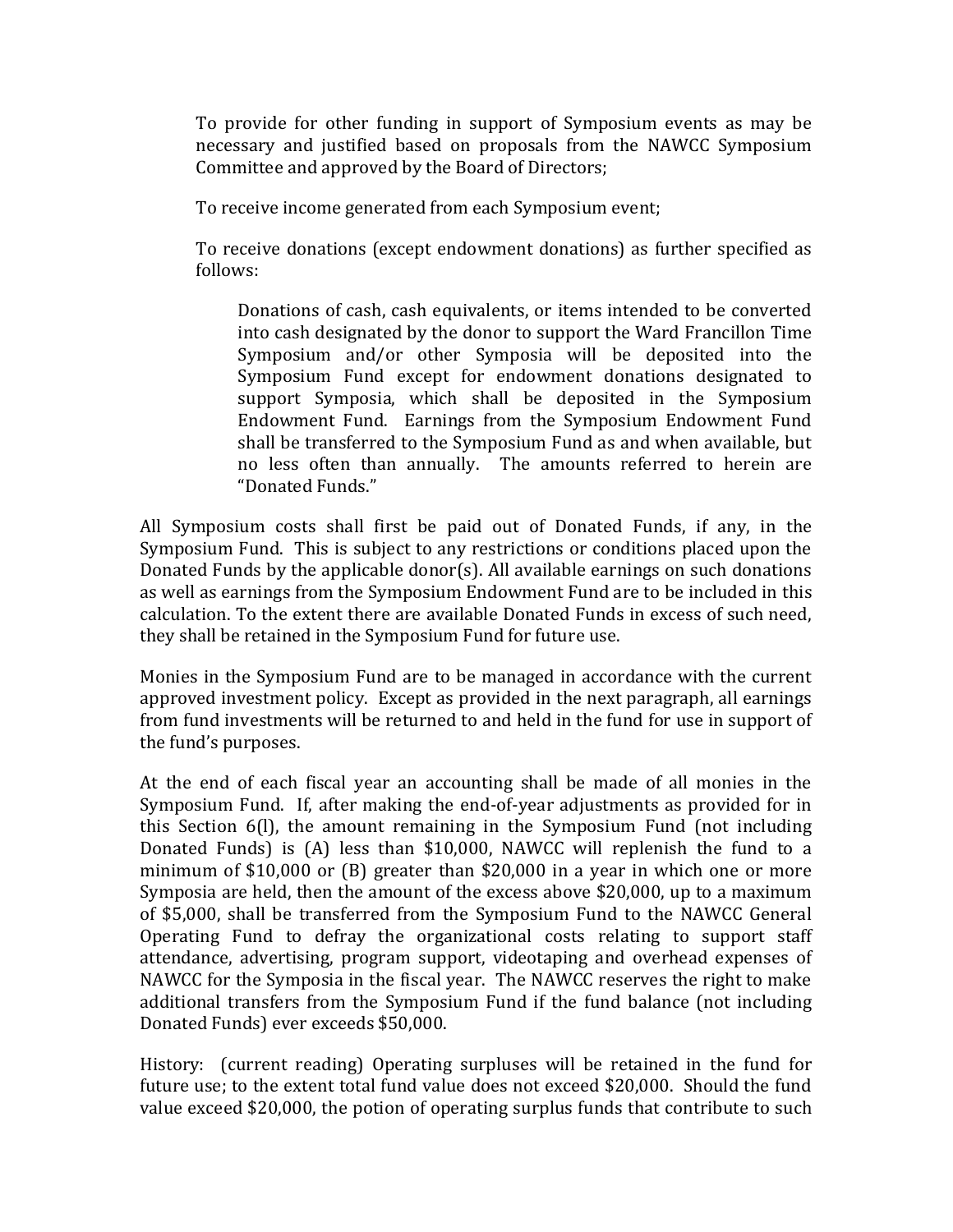overage (but not any restricted funds or earnings as defined above) will be transferred to the NAWCC General Operating Fund.

Presented: Holloway, Second by Overton Yes: Ekstrand, Gregory, Holloway, Newman, Orr, Overton, Thornsberry, Wolfe Nay: Lee Abstain: Bartels, Volk Absent: Goolsby Motion Passed

**Motion:** That the Board approve the appointment of Director Jerry Thornsberry to fill a Board appointee vacancy on the Nomination and Elections Committee, term to expire June 2017. Motion by: Holloway, Second by: Overton Yes: Bartels, Ekstrand, Gregory, Holloway, Lee, Newman, Orr, Overton, Thornsberry, Volk, Wolfe Nay: none Absent: Goolsby Motion Passed

Reason for Motion: The Nomination and Elections Committee recommends the appointment of Director Jerry Thornsberry to fill the vacancy on the NEC resulting from the resignation of Fred Tischler due to health reasons. Fred was a Board appointee voting member of NEC, term 2013-2017. Fred will remain as an advisory non-voting member of the committee as long as his health permits. Jerry has been serving as an advisory non-voting member of the NEC and is, therefore, well informed on all matters in progress. He will be a valuable asset to the committee as we move forward in proposing some changes and in obtaining qualified candidates for election and appointment to the board. The committee highly recommends the Board appointment of Director Jerry Thornsberry to the NEC Committee.

**Motion:** I move that the Finance Committee develop a 5 and 10 year financial projection and financial plan to be presented to the Board at the Board Meeting in Louisville, KY, July 2016. The basis for the projection and plan to be that the membership, expenses, donations, endowment, investments and interest rates as well as other income and expenditures to be projected for the next 5 and 10 year periods be based on actual values of the identified items for the past 5 years. Capital expenditures should be included as appropriate. All assumptions are to be enumerated.

History: This projection and plan are needed as the membership continues to decline, the expenditures continue to increase and the limited reserves are not sufficient to sustain the organization in its current mode of operation.

It is incumbent upon the Board to initiate this study so that they are aware of the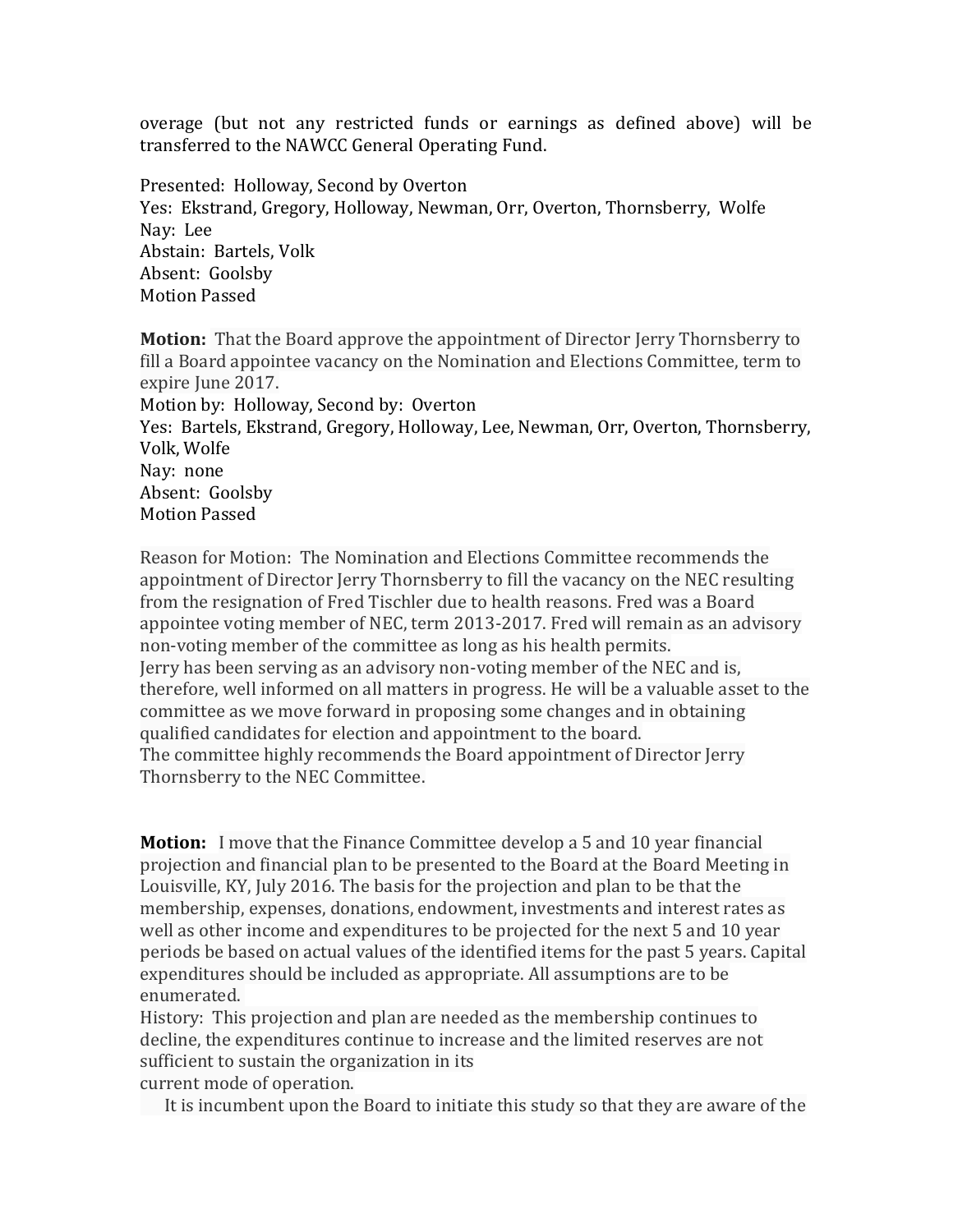possible future significant financial problems and can initiate action before critical situations arise.

Motion by: Volk, Second by: Lee

The discussion was about the 5 and 10 projection for the study and it was noted that in common use today, businesses feel 3 year projections are as far as they are able to research and retain viable information due to the world economic factors that influence all countries.

Based on the discussion Volk requested to amend the motion to 3 years. The following is vote is below.

Yes: Bartels, Ekstrand, Gregory, Holloway, Lee, Newman, Orr, Overton, Thornsberry, Volk, Wolfe

Nay: none

Absent: Goolsby Motion Passed

**Motion:** Move that the Finance Committee develop a 3 year financial projection and financial plan to be presented to the Board at the Board Meeting in Louisville, KY, July 2016. The basis for the projection and plan to be that the membership, expenses, donations, endowment, investments and interest rates as well as other income and expenditures to be projected for the next 3 year periods be based on actual values of the identified items for the past 5 years. Capital expenditures should be included as appropriate. All assumptions are to be enumerated.

 History: This projection and plan are needed as the membership continues to decline, the expenditures continue to increase and the limited reserves are not sufficient to sustain the organization in its current mode of operation.

It is incumbent upon the Board to initiate this study so that they are aware of the

possible future significant financial problems and can initiate action before critical situations arise.

Motion by: Volk, Second by: Ekstrand

Yes: Bartels, Ekstrand, Gregory, Holloway, Lee, Newman, Orr, Overton, Thornsberry, Volk

Nay: Wolfe Absent: Goolsby Motion Passed

**Motion:** move that in the Board's interest in keeping the membership informed of the Financial situations that the following notice be included in the next issue of the Mart.

At the November 2015 Board meeting the Board approved an expense budget for FY17 (April 1, 2016 to March 31, 2017) in the amount of \$1,918,458. This expense will be paid for by a dues increase of \$8 and a deficit in the FY17 budget of \$56,948. So that you as members are aware of the reason for these expenditures, the Major Budget Items of revenue and expense are provided below: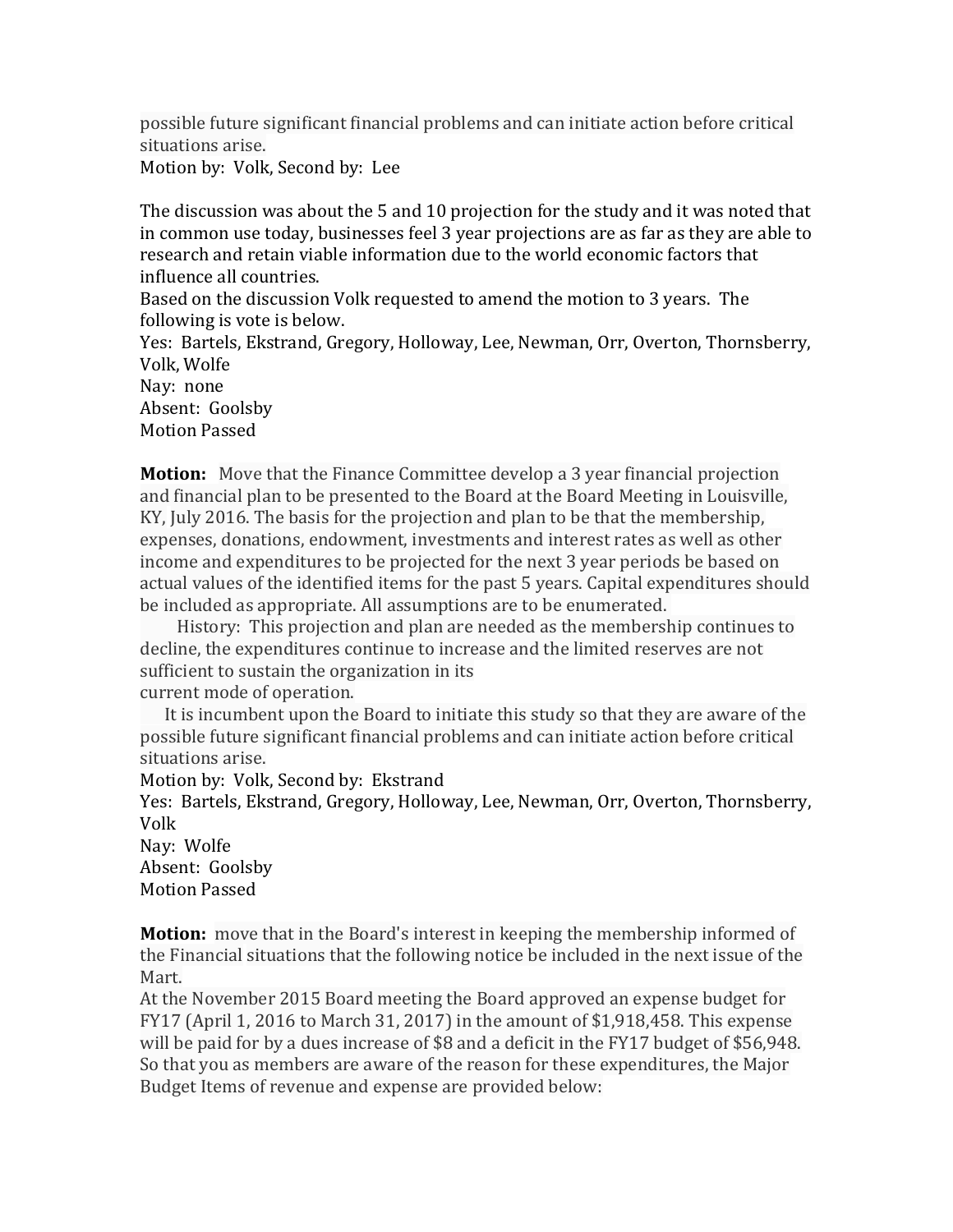| <b>NAWCC</b>                                                                                       |          |
|----------------------------------------------------------------------------------------------------|----------|
| FY'17                                                                                              |          |
| Major Budget Items                                                                                 |          |
|                                                                                                    |          |
| Revenue                                                                                            | Revenue  |
| 1. Members Services-Dues revenue increase                                                          | 184,000  |
| 2. Publishing services-Add BULLETIN advertising revenue based on ads under<br>contract             | 21,000   |
| 3. Increased Workshop fee an average of 10%                                                        | 2,000    |
| 4. Increased Museum admissions revenue for additional buses                                        | 10,000   |
| 5. Reduced National Convention revenue from actual this year of \$59K to \$30K for<br><b>FY'17</b> | (29,000) |
| 6. Information Services-Increase Google ad revenue                                                 | 3,000    |
|                                                                                                    | 191,000  |
|                                                                                                    |          |
| Expenses                                                                                           | Expenses |
| 1. Payroll increase of 3% effective April 1. Last increase December 2013, annual<br>increase 1.3%  | 23,000   |
| 2. Development Department-Transfer part-time Development person to<br>Operations                   | 21,000   |
| 3. Library-Change part-time position to full-time                                                  | 13,000   |
| 4. Health care increase 10%, plus additional payroll taxes                                         | 26,000   |
| 5. Members Services-Increased Member Marketing Expense                                             | 15,000   |
| 6. Publishing services-Increase BULLETIN printing cost by adding a color<br>signature (16 pages)   | 12,000   |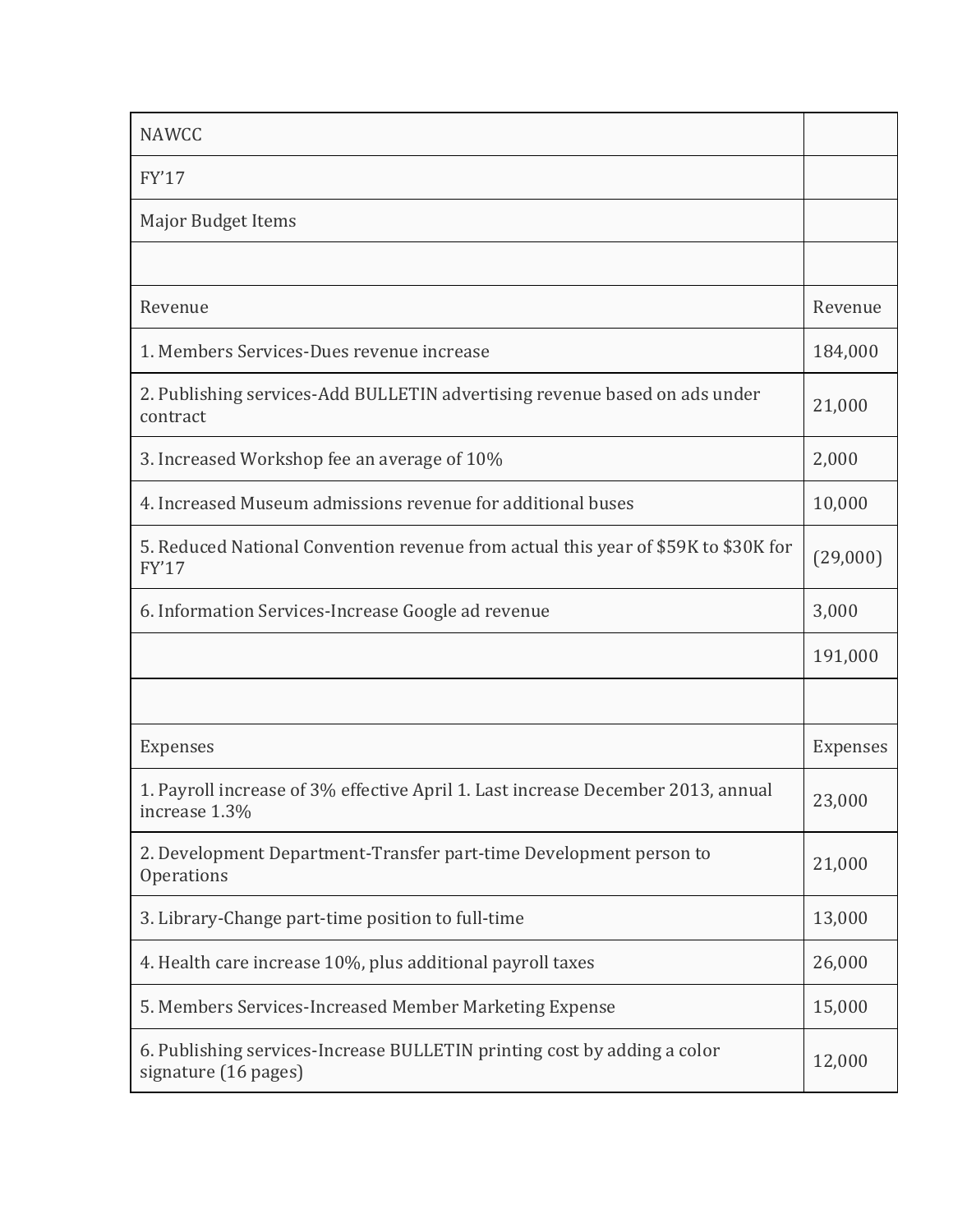| 7. Information Services-Increase Professional Services                                       | 4,000   |
|----------------------------------------------------------------------------------------------|---------|
| 8. Facilities-Reduced Electricity cost                                                       | (2,000) |
| 9. Museum-Increase dues expenses for Bus Association                                         | 1,000   |
| 10. Education-this year education outreach fee                                               | 2,500   |
| 11. Education - Increase On-line Program Expenses                                            | 3,000   |
| 12. Education-Increase Advertising Expense                                                   | 2,700   |
| 13. Education-Increase Travel expenses to attend National Convention                         | 1,500   |
| 14. Education-increase Instructor Fees based on smaller classes                              | 14,000  |
| 15. Board/Committees-Increase Regional Rep expense                                           | 2,000   |
| 16. Board/Committees-Nomination/Election Committee expense \$6K, every other<br>year expense | 6,000   |
|                                                                                              | 144,700 |
|                                                                                              |         |

At that same November 2015 Board Meeting a motion was made to approve a FY17 budget with a Dues increase of \$6 included in a balanced budget. This alternative motion was tabled and never voted on. Motion by: Volk, Second by: Lee Yes: Bartels, Ekstrand, Gregory, Lee, Newman, Orr, Thornsberry, Volk Nay: Holloway, Overton, Wolfe Absent: Goolsby Motion Passed

The motion had several discussion points. First was the fact it did not reference the November 2015 budget motion that stated the Executive Director would seek new areas of revenue and continue to reduce expenses where possible for the 2017 budget year.

The second area was the fact that the Directors spent 3 days reviewing the organizations operations and hearing each department's goals and needs which drove the budget requirements.

The third area was that the numbers noted above were initial and the final budget was based with different numbers. These numbers did not have explanations which the directors had when voting.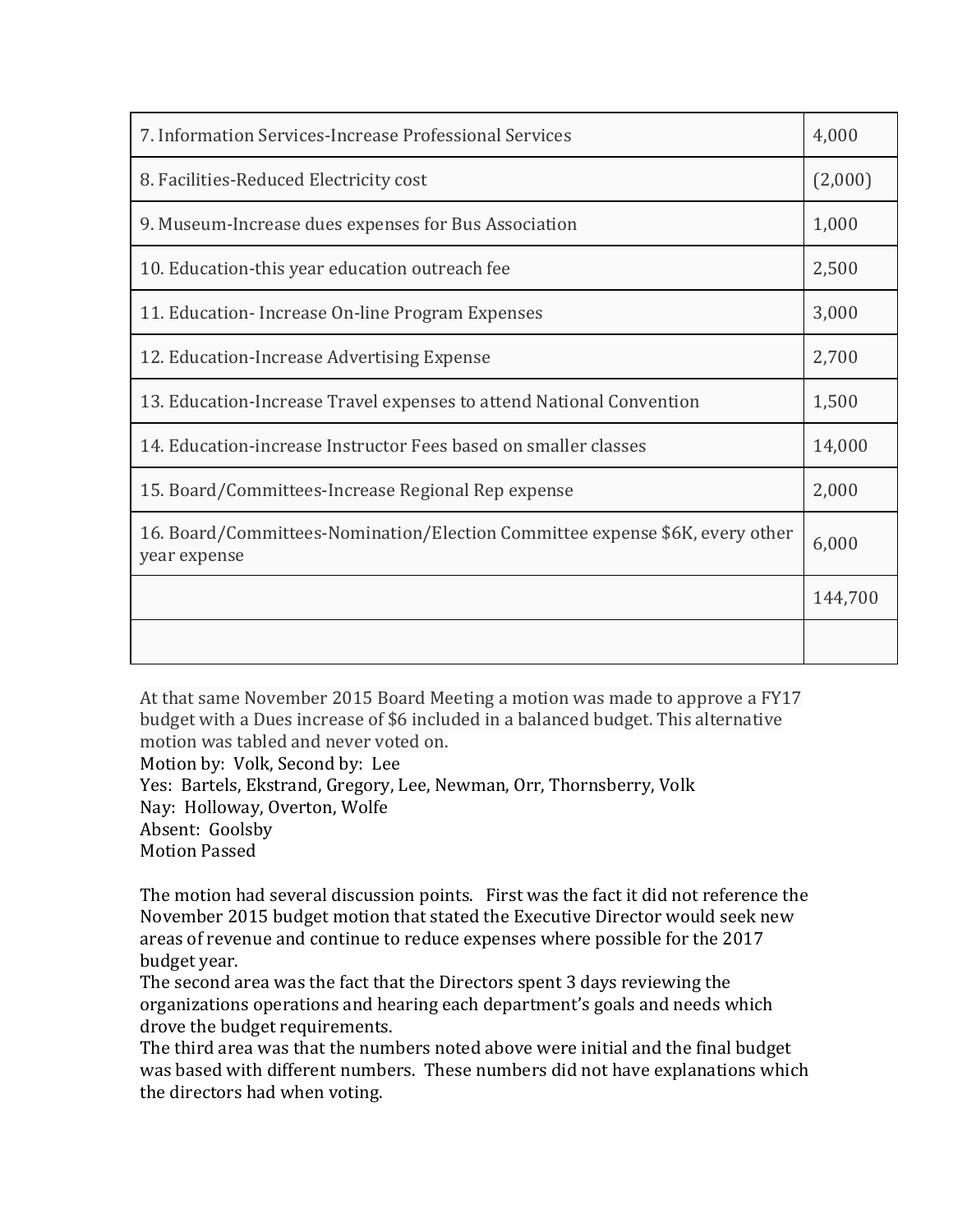The last area of discussion was the final paragraph noting a \$6 dues increase was tabled which meant it did not have board support but our members may not recognize what the term meant.

At this time Chair Gregory announced that we needed to move to an Executive Session and he opened the floor up to any of our attendees who wished to speak.

- Pete K He asked who determines who the National Rep is for Regionals, who pays for their expenses and what is the BOD doing to reduce this cost.
- Chair Gregory The Chair of the BOD selects the National Rep for regionals based on the standing rules guidelines which consists of the National Rep not attending two years in a row, the distance they travel and their desire to travel to the Regional. The Regional should provide the National Rep a hotel room and any admission cost. Also they provide a table along with a forum for the Rep to speak to the members and respond to their questions. The standing rules state the NAWCC will pay for the National Rep's traveling expenses not picked up by the Regional but most National Reps pay their own way so there is no cost to the organization.

Bruce L – He asked what the BOD is doing to stop the decline in membership? Chair Gregory – The Chair stated that the BOD has several initiatives in place to encourage new membership in the NAWCC. History shows that many people join to obtain certain information and when they have gained that knowledge they drop out and pursue new areas of interest. The average age of our members has remained steady for several years which indicates new members are coming in but we need all members to bring people into the organization.

- Steve G He wanted to thank Randy Jay for leading a great Regional in FL. The attendance was good and the attendees felt they received good results of their efforts.
- Director Newman He stated that he had attended the Regional and agreed that Randy Jay lead a strong regional and we appreciated his efforts.
- Bruce L He stated that he felt it was important to preserve the mechanical clocks for future generation.

**Motion:** Move that we move into Executive Session to discuss personnel issues. Presented by: Holloway, Second by: Bartels Yes: Bartels, Ekstrand, Gregory, Holloway, Lee, Newman, Orr, Overton, Thornsberry, Volk, Wolfe Nay: none Absent: Goolsby Motion passed Chair – Gregory announced no action taken